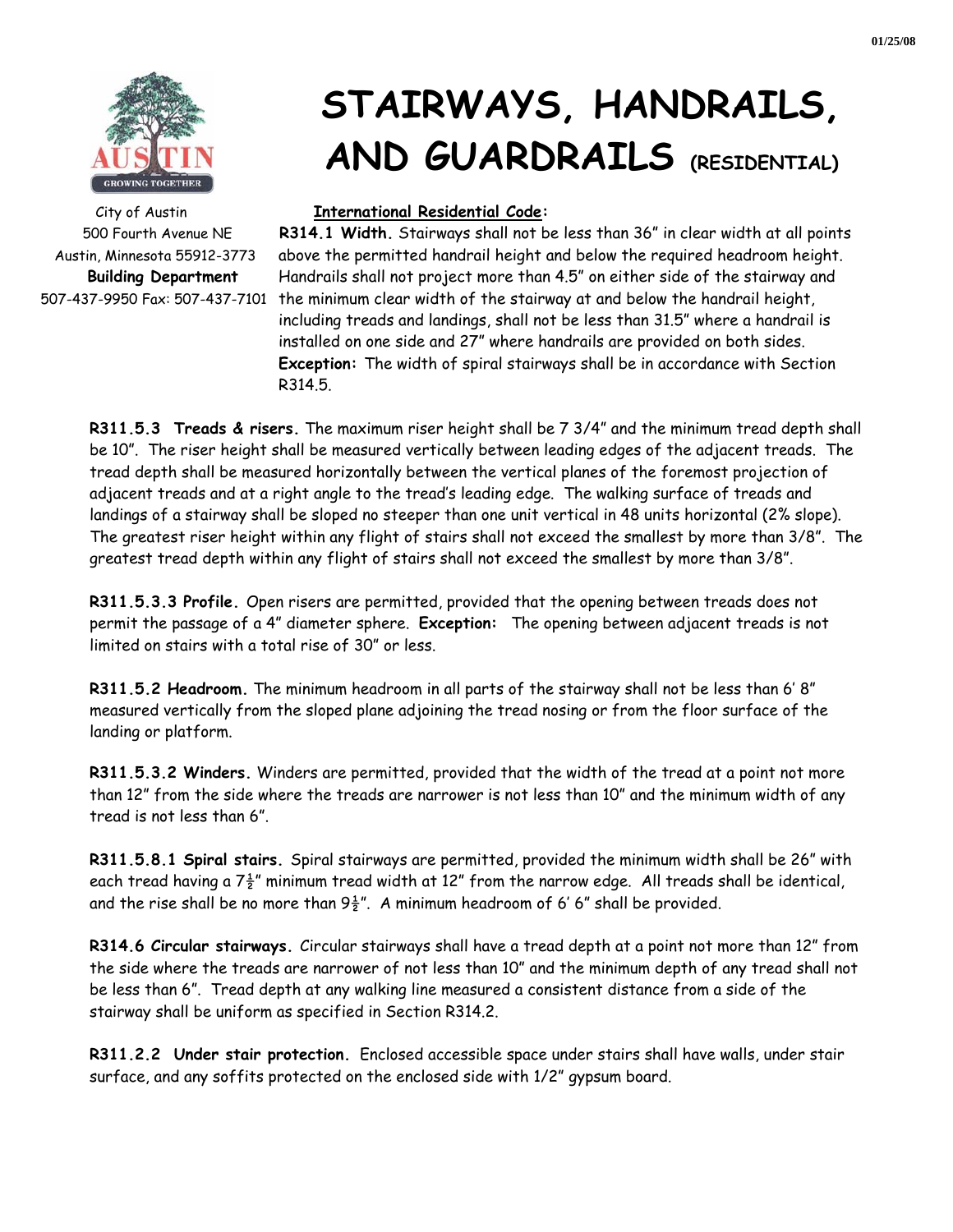**R311.5.6 Handrails.** Handrails shall be provided on at least one side of each continuous run of treads or flight with 4 or more risers.

**R311.5.6.1 Height.** Handrails for stairways shall be continuous for the full length of the flight, from a point directly above the top riser of the flight to a point directly above the lowest riser of the flight.

**R311.5.6.2. Continuity.** Handrails for stairways shall be continuous for the full length of the flight, from a point directly above the top riser of the flight to a point directly above the lowest riser of the flight.

Handrails shall be returned or shall terminate in newel posts or safety terminals.

Handrails adjacent to a wall shall have a space of not less than 1.5" between the wall and the handrails. **Exceptions:** 1) Handrail shall be permitted to be interrupted by a newel post at a turn

- - 2) The use of a volute, turnout, starting easing or starting newel shall be allowed over the lowest tread

**R311.5.6.3. Handrail grip size:** All required handrails shall be one of the following types or provide equivalent graspability

- 1. Type I. Handrails with a circular cross section shall have an outside diameter of at least 1 1/2 " and not greater than 2". If the handrail is not circular, it shall have a perimeter dimension of at least 4" and not greater than 6 1/4" with a maximum cross section dimension of 2 1/4'.
- 2. Type II. Handrails with a perimeter greater than 6 1/4" shall provide a graspable finger recess area on both sides of the profile. The finger recess shall begin within a distance of 1/4" measured vertically from the tallest portion of the profile and achieve a depth at least 5/16" within 7/8" below the widest of the profile. This required depth shall continue for at least 3/8' to a level that is not less than 1 3/4" below the tallest portion of the profile. The minimum width of the handrail above the recess shall be 1 1/4" to a maximum of 2 3/4".

**R311.2.1 Guards required.** Porches, balconies or raised floor surfaces located more than 30" above the floor or grade below shall have guards not less than 36" in height. Open sides of stairs with a total rise of more than 30" above the floor or grade below shall have guards not less than 34" in height measured vertically from the nosing of the treads. Porches and decks which are enclosed with insect screening shall be equipped with guards where the walking surface is located more than 30" above the floor or grade below.

**R312.2 Guard opening limitations.** Required guards on open sides of stairways, raised floor areas, balconies, and porches shall have intermediate rails or ornamental closures that do not allow passage of a sphere 4" (102 mm) or more in diameter.

- **Exceptions:** 1. The triangular openings formed by the riser, tread and bottom rail of a guard at the open side of a stairway are permitted to be of such a size that a sphere 6 inches (152 mm) cannot pass through
	- 2. Openings for required guards on the sides of stair treads shall not allow a sphere 4-3/8 inches (107 mm) to pass through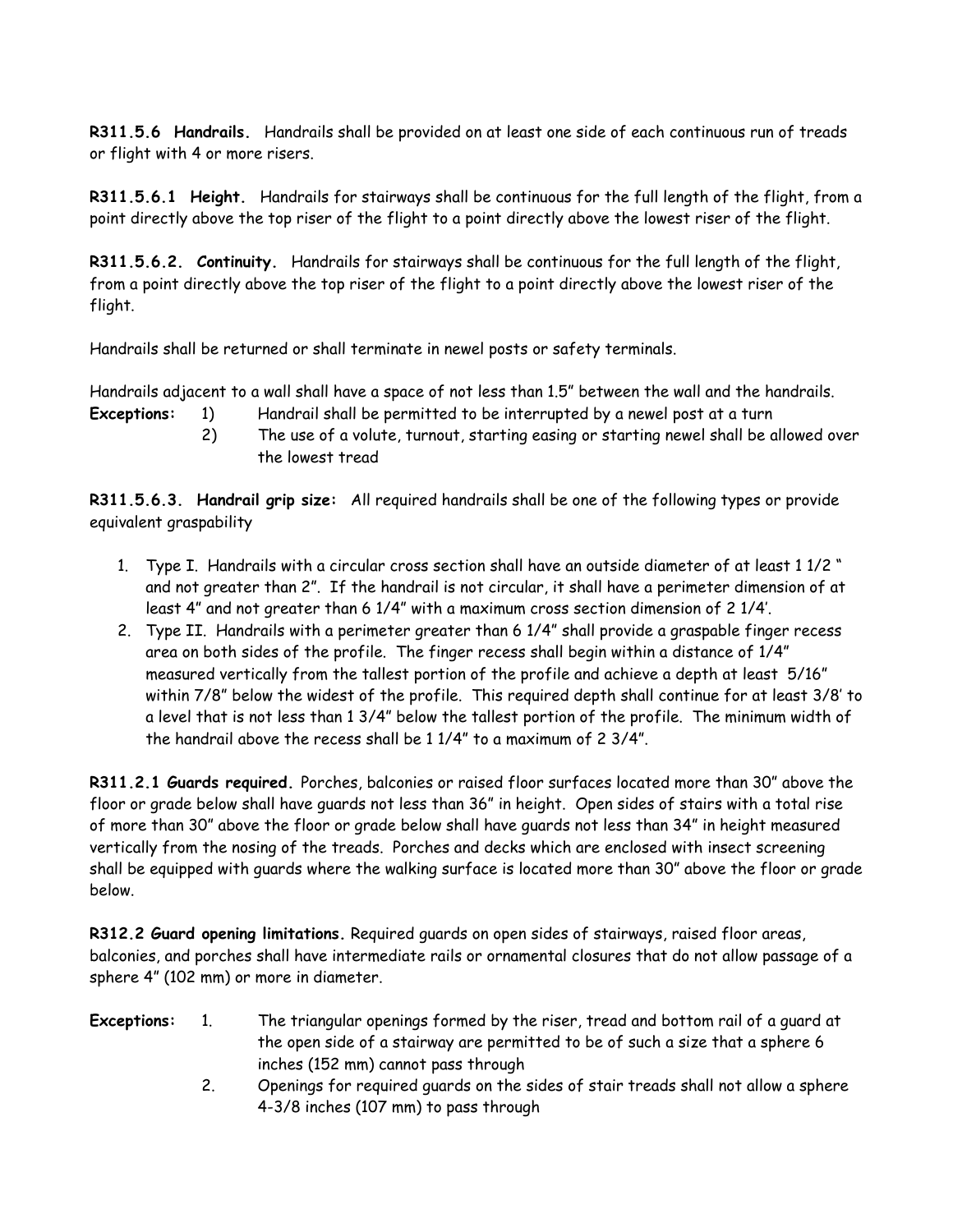**Landings at doors.**

**"The exterior landing at an exterior doorway shall not be more than 7 ¾ inches below the top of the threshold, provided the door, other than an exterior storm or screen door does not swing over the landing."**

**There is no minimum height of landing in the code.**

**IRC section R311.4.3**

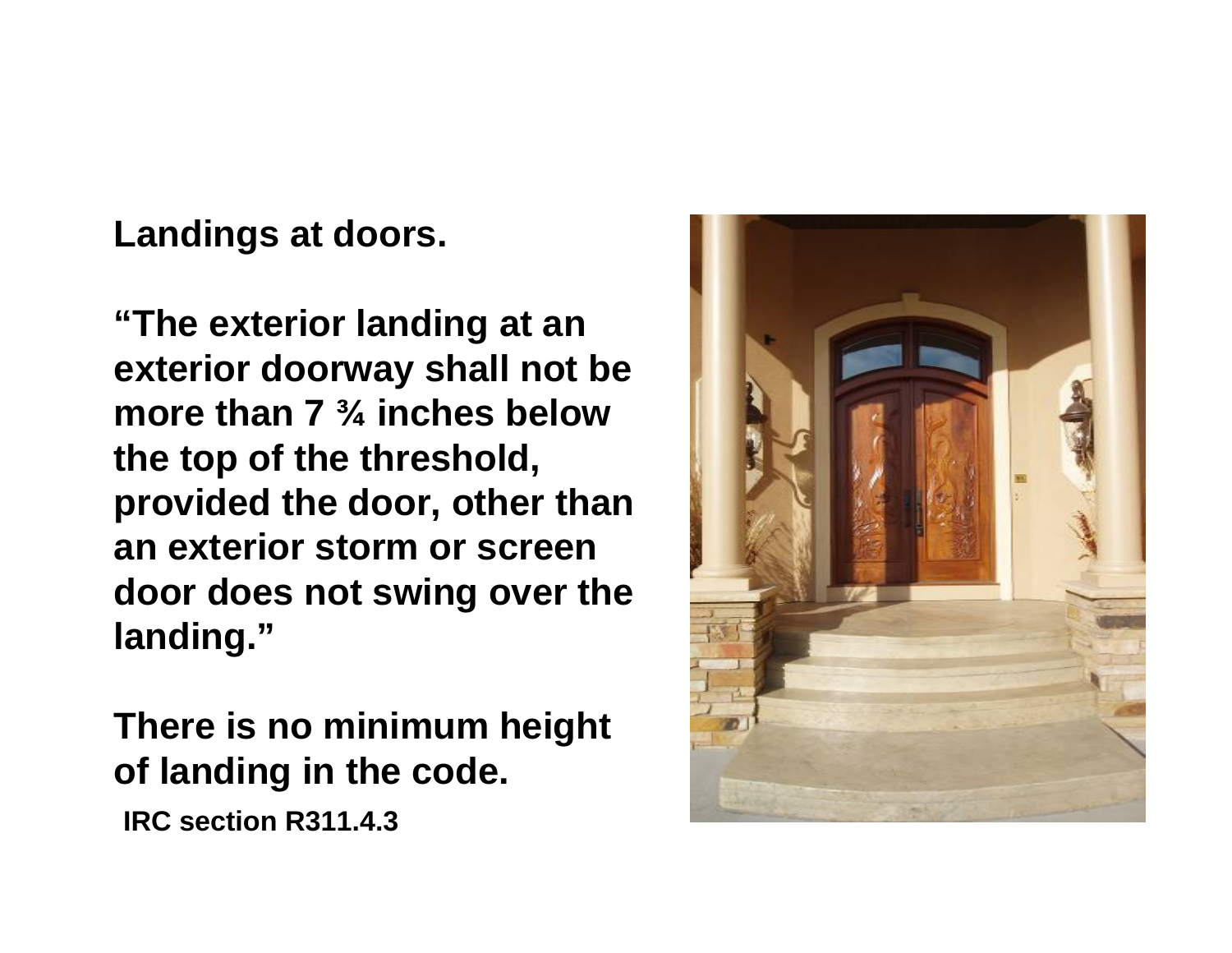## **Stairways.**

**"Stairways shall not be less than 36 inches in clear width at all points above the permitted handrail height… shall not project more than 4.5 inches on either side of the stairway … shall not be less than 31.5 inches where a handrail is installed on one side and 27 inches where handrails are provided on both sides."**



**IRC section R311.5.1**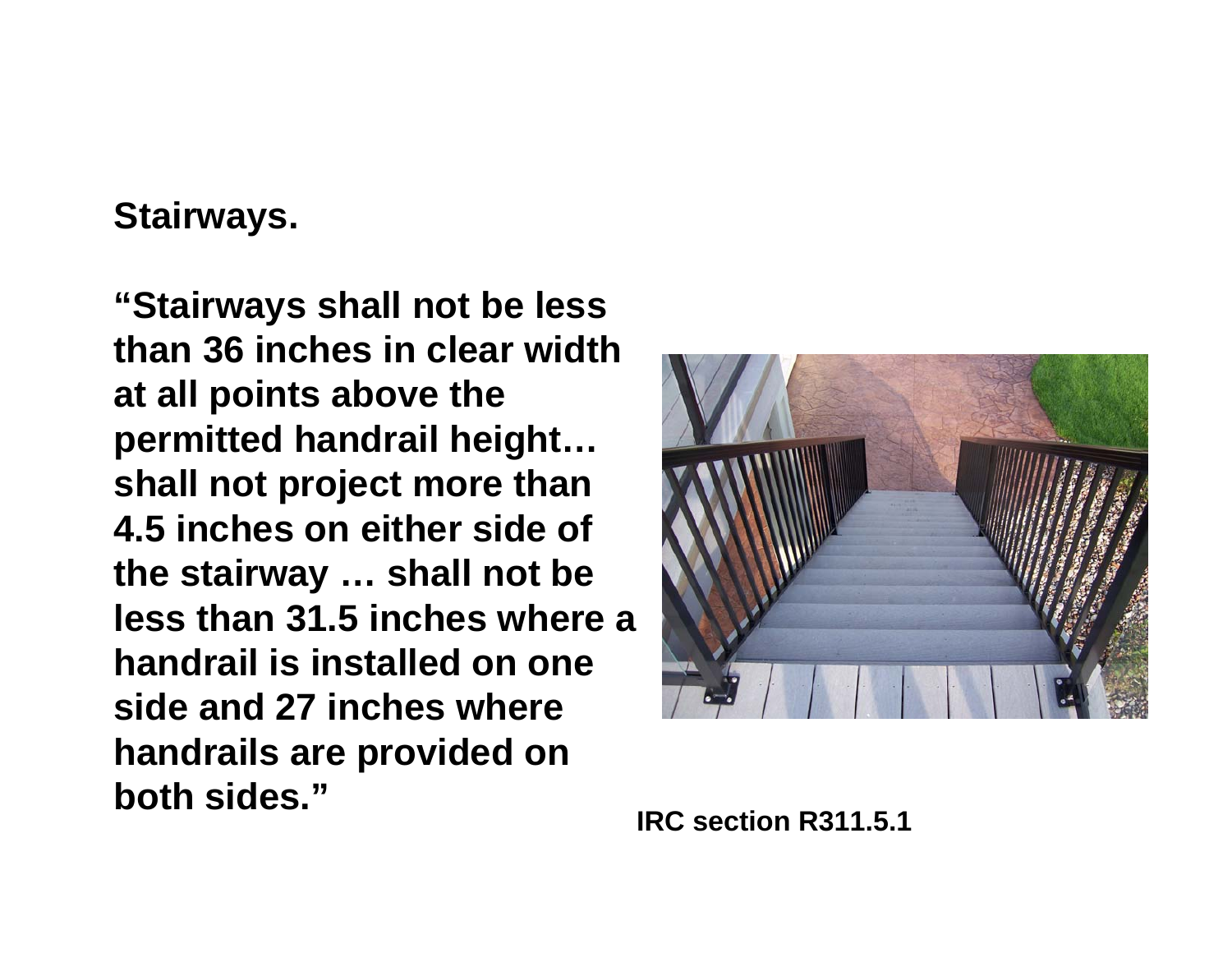**Stair treads and risers.**

**"The maximum riser height shall be 7 ¾ inches. …**

**The minimum tread depth shall be 10 inches.** 

**The tread depth shall be measured horizontally between the vertical planes of the adjacent treads and at a right angle to the tread's leading edge."**



**IRC section R311.5.3**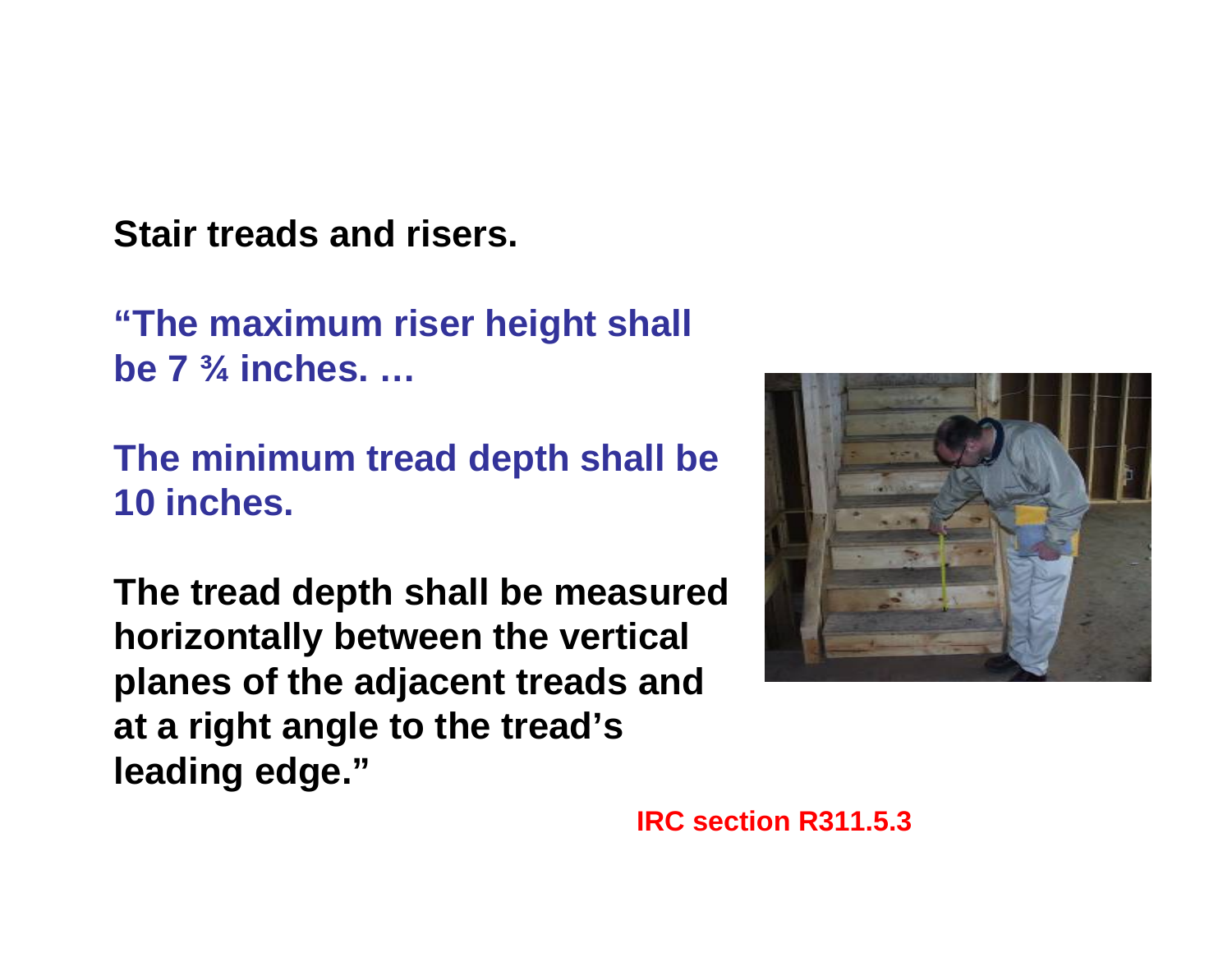**Stair handrail.**

**"Handrails shall be provided on at least one side of each continuous run of treads or flight of stairs with four or more risers."**

**"Handrail height … shall not be less than 34 inches and not more than 38 inches ."**

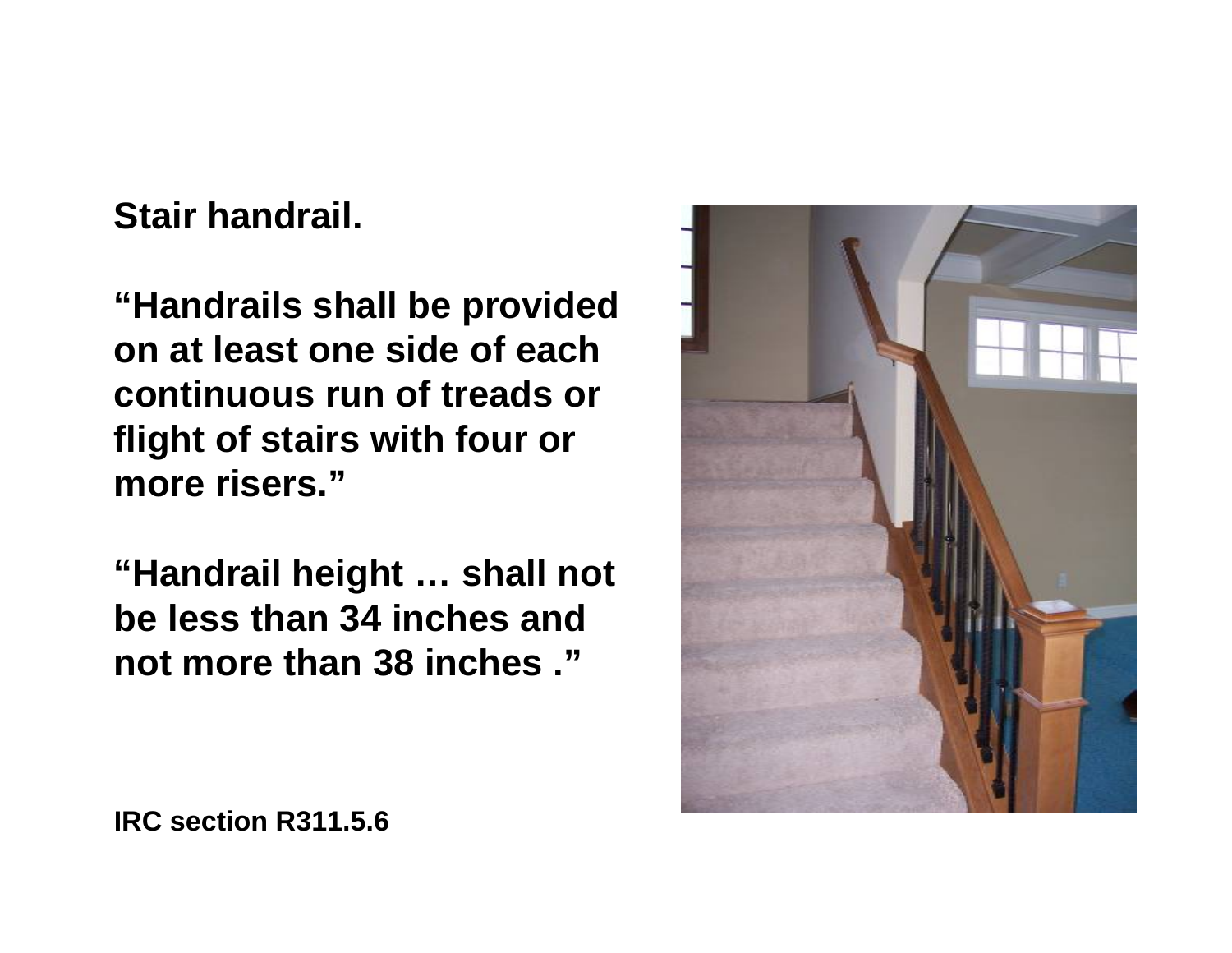**Stair handrail continuity.**

**"The use of a volute, turnout, starting easing or starting newel shall be allowed over the lowest tread."**



**IRC section R311.5.6.2**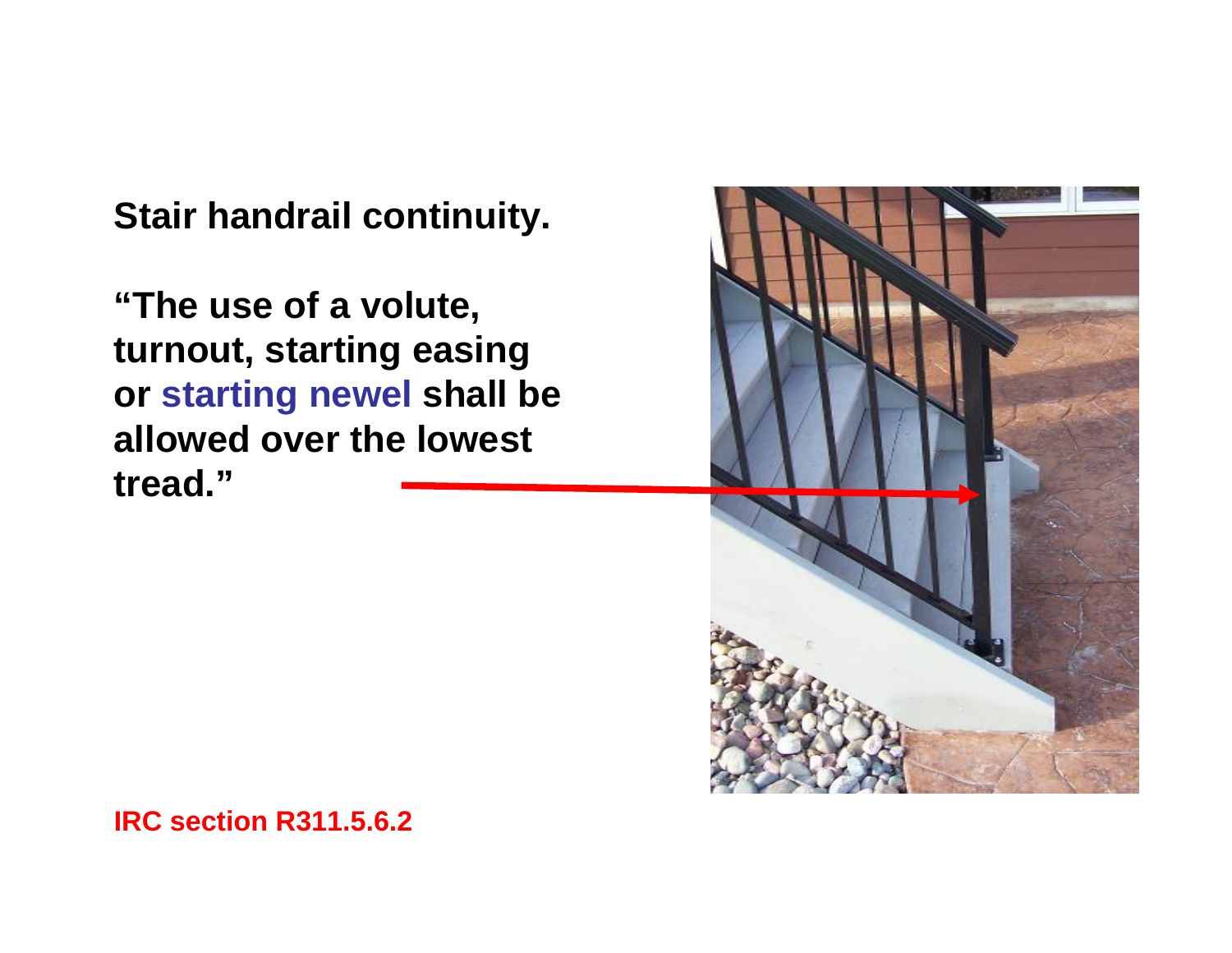### **Guards.**

**"Porches, balconies, ramps or raised floor surfaces located more than 30 inches above the floor or grade below shall have guards not less than 36 inches. … Porches and decks which are enclosed with insect screening shall be equipped with guards …"**



**IRC section R312.1**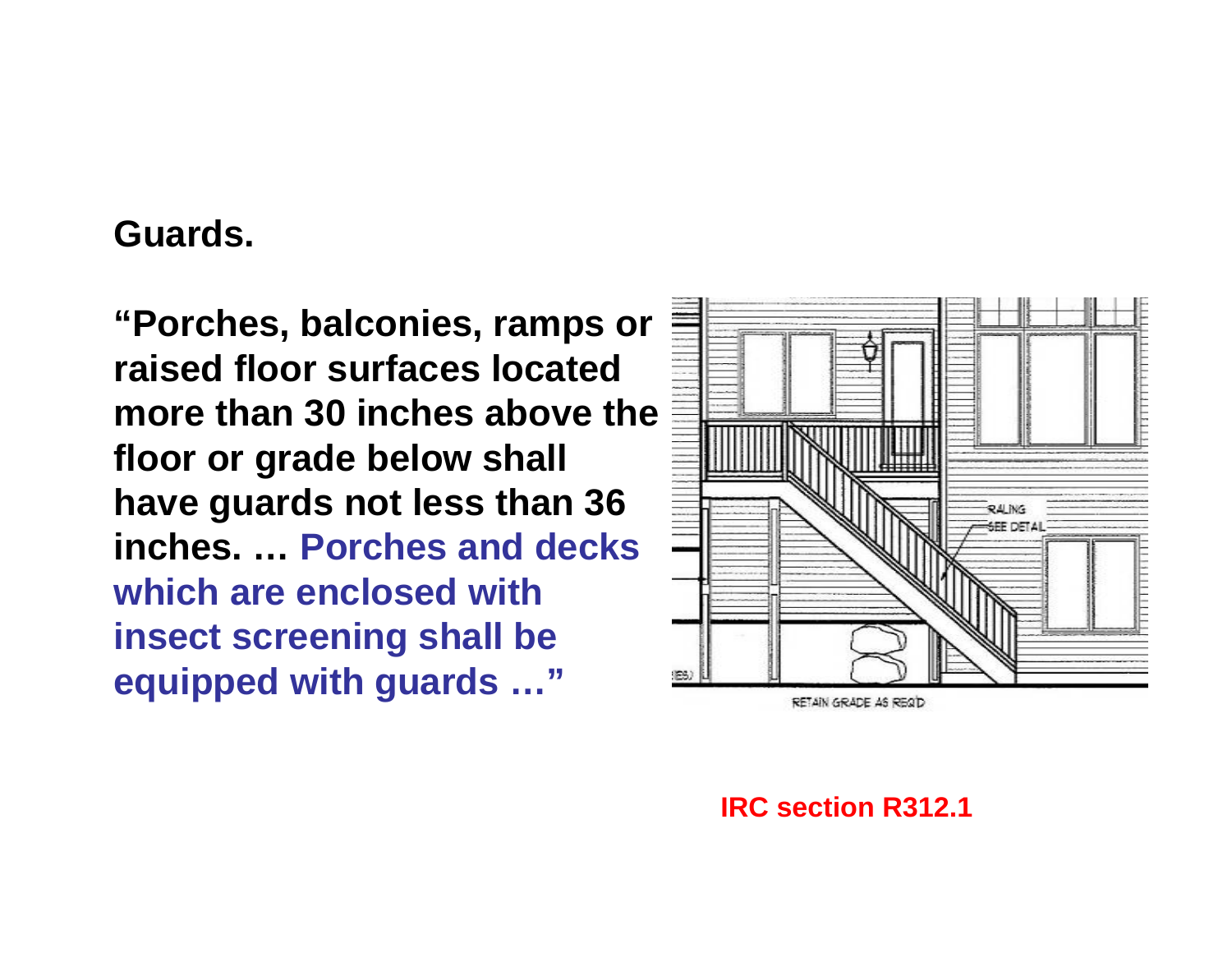**Guard opening limitations.**

**"Openings for required guards on the sides of stair treads shall not allow a sphere 4 3/8 inch to pass through."**



#### **IRC section R312.1**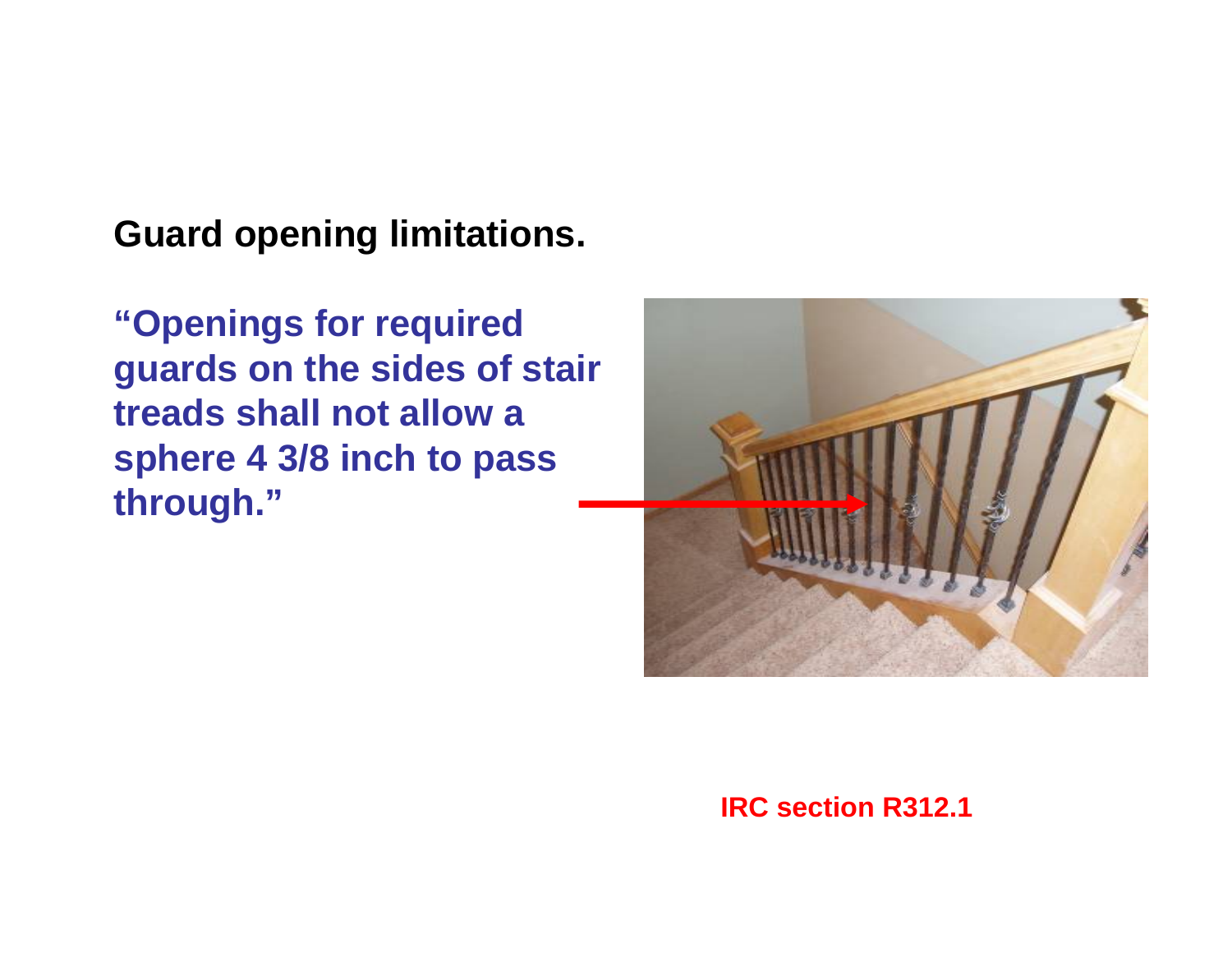**Deck stairway.**

**Decks need to be designed for 40 psf live load, plus the dead load of the building material.**

**"Individual stair treads shall be designed for the uniformly distributed live load or a 300 pound concentrated load acting over an area of 4 square inches, whichever produces the greater stresses."**

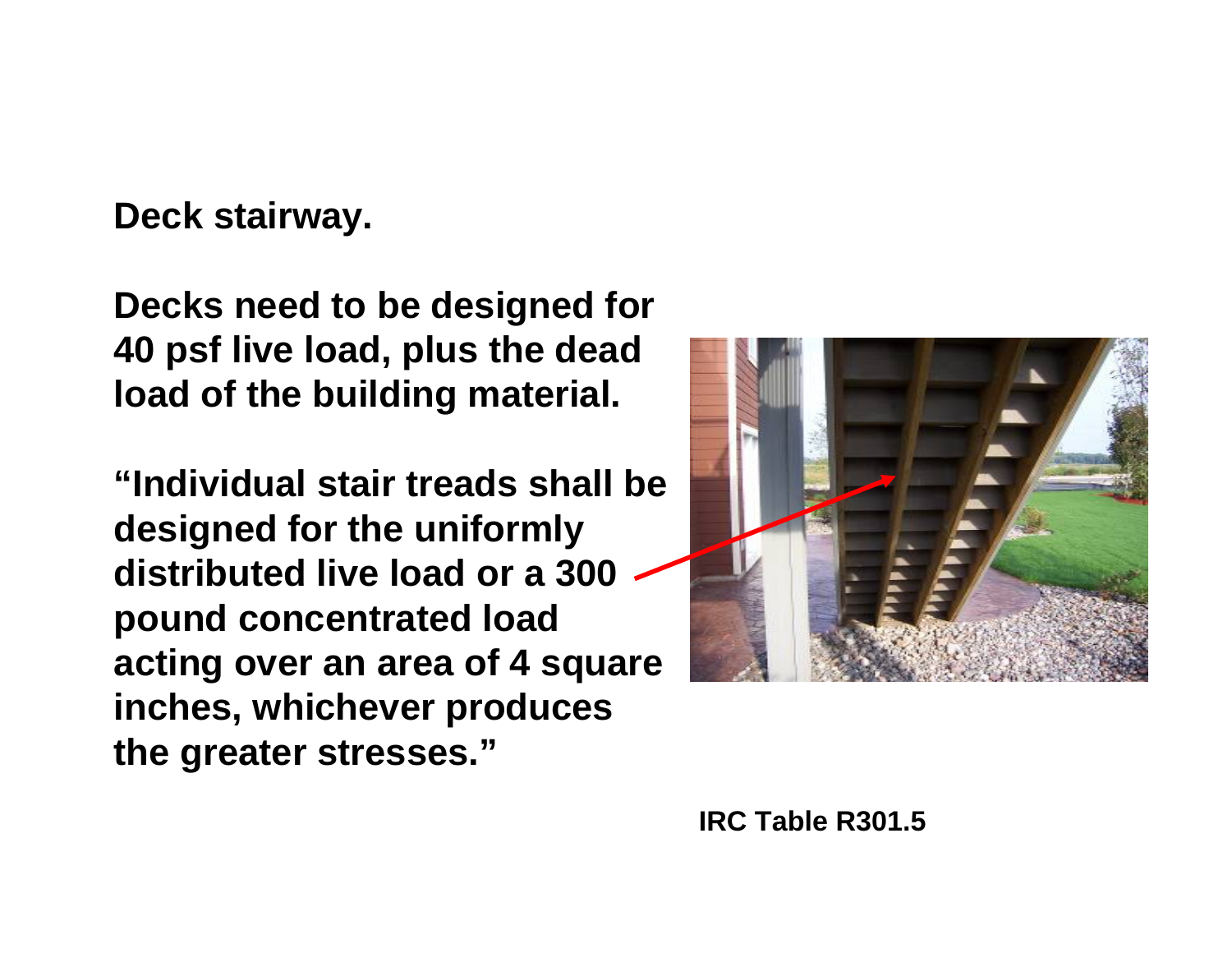**Landings at stairways.**

**"There shall be a floor or landing at the top and bottom of each stairway."**

**"The width of each landing shall not be less than the width of stairway served. Every landing shall have a minimum dimension of 36 inches measured in the direction of travel."**



**IRC section R311.5.4**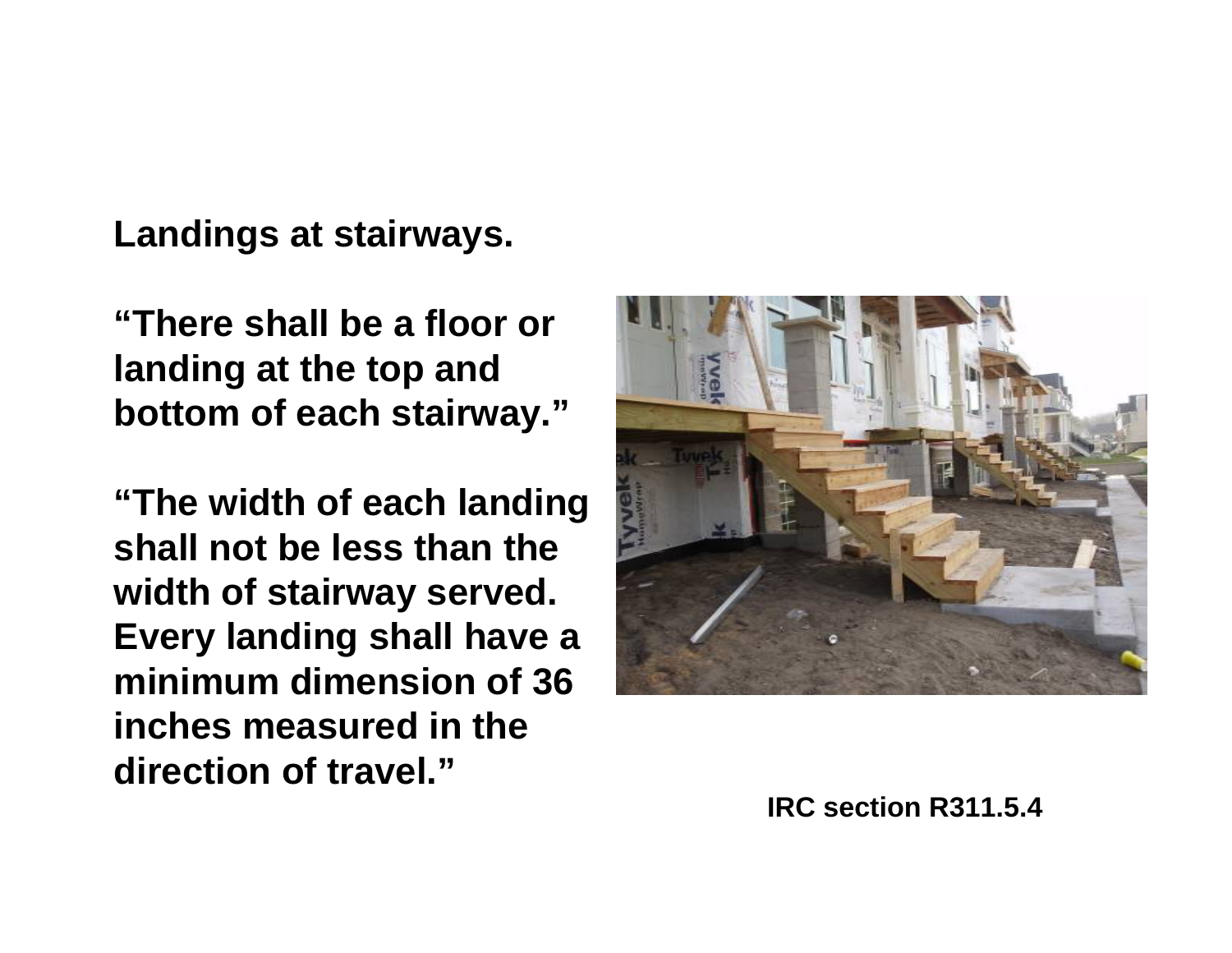**Landings at stairways.**

**"A floor or landing is not required at the top of an interior flight of stairs, including stairs in an enclosed garage, provided a door does not swing over the stairs."**



**IRC section R311.4.3**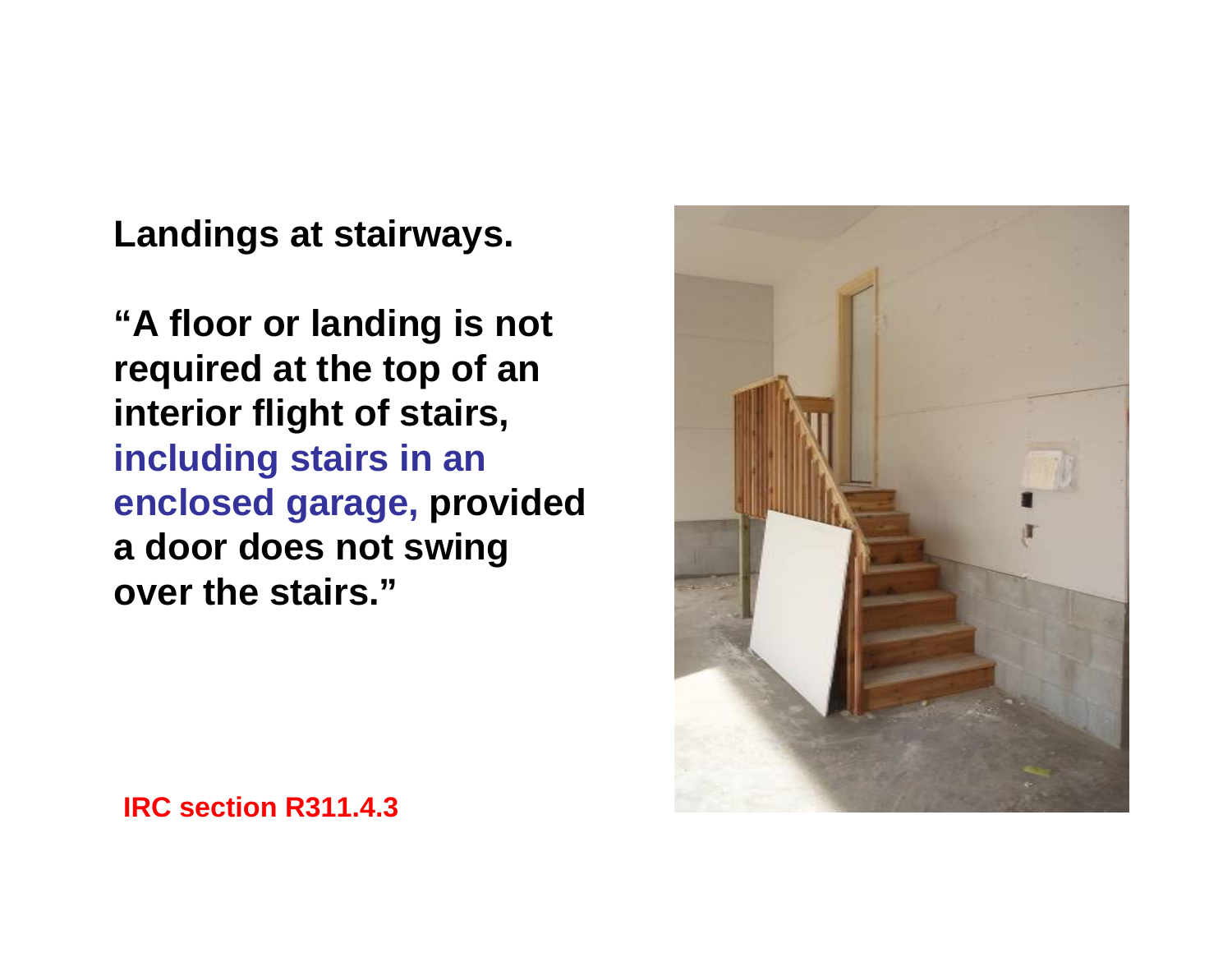**Winder treads shall have a minimum tread depth of 10 inches measured at a point 12 inches from the side where the treads are narrower. Winder treads shall have a minimum tread depth of 6 inches at any point."**



**IRC section R311.5.3.2**

**Drawing courtesy of the ICC**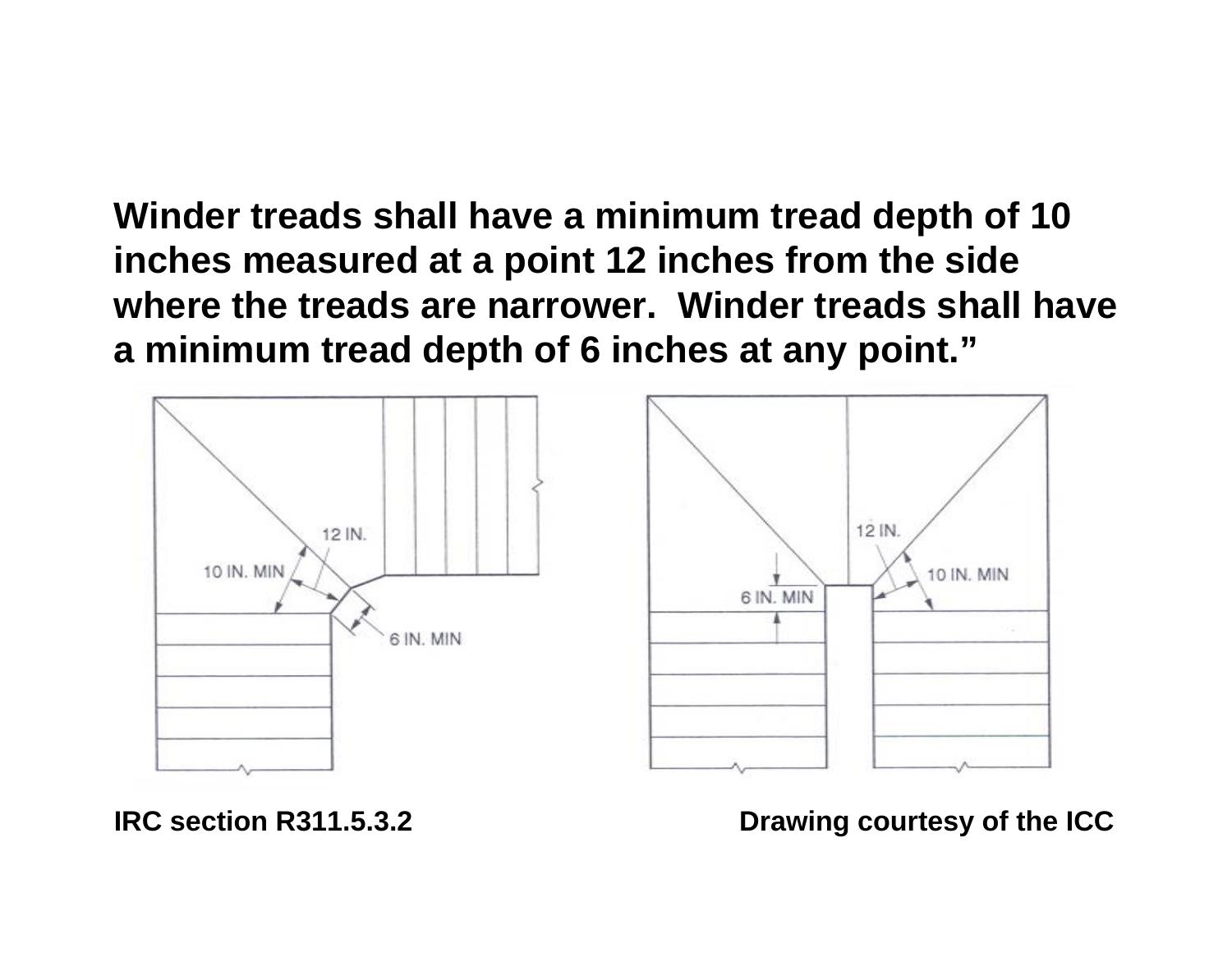**Spiral stairways.**

**"…Minimum width shall be 26 inches with each tread having a 7 1/2 inches minimum tread depth at 12 inches from the narrower edge. All treads shall be identical, and the rise shall be no more than 9 1/2 inches. A minimum headroom of 6 feet 6 inches shall be provided."**



Figure R314.5 SPIRAL STAIRS

**Drawing courtesy of the ICC.**